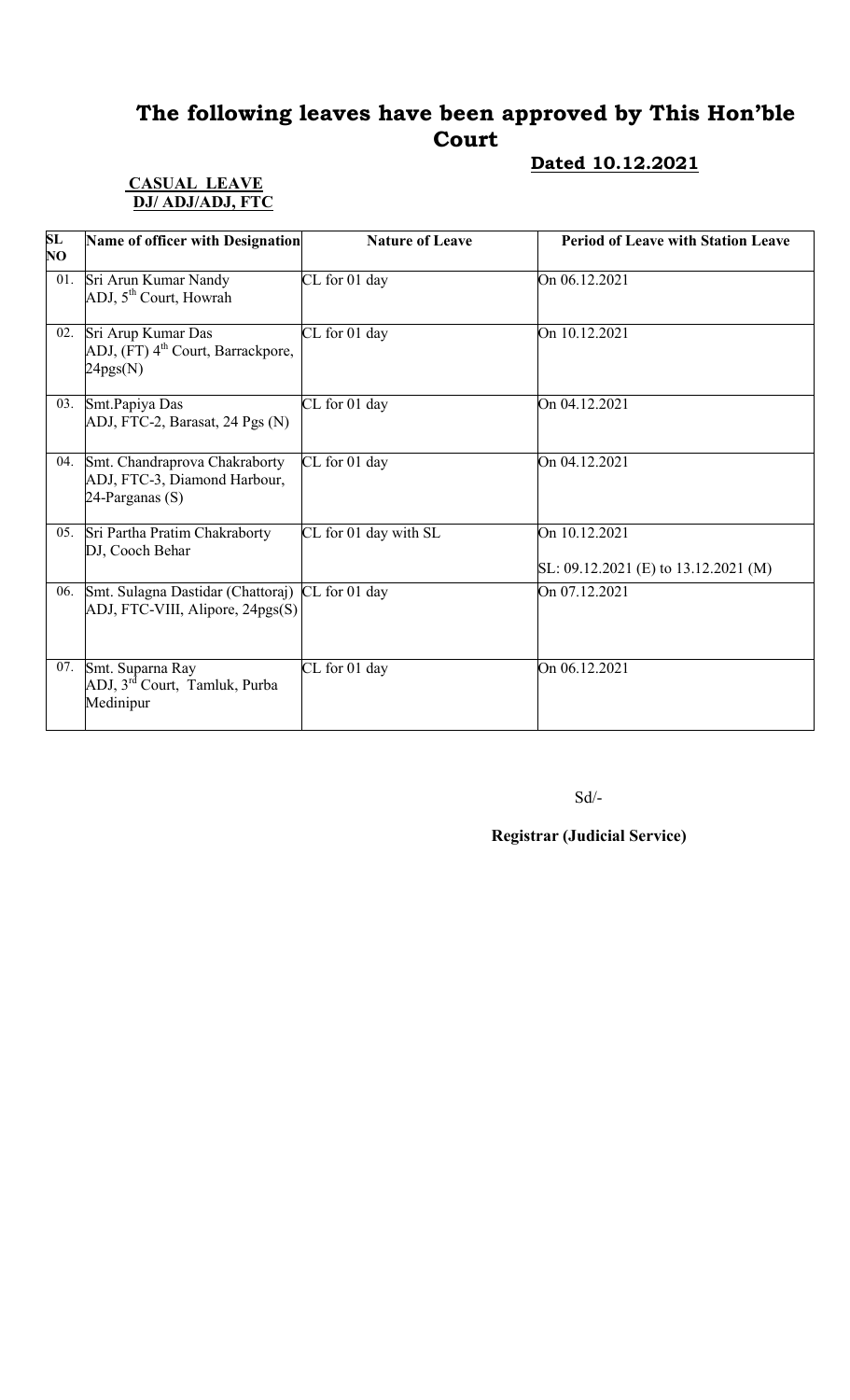# The following leaves have been approved by This Hon'ble Court

**Dated 10.12.2021** 

| <b>CASUAL LEAVE</b> |  |
|---------------------|--|
| DJ/ ADJ/ADJ, FTC    |  |

| SL<br>NO. | Name of officer with Designation                                                     | <b>Nature of Leave</b> | <b>Period of Leave with Station Leave</b>           |
|-----------|--------------------------------------------------------------------------------------|------------------------|-----------------------------------------------------|
| 01.       | Sri Arpan Kumar Chattopadhyay<br>ADJ-cum-                                            | CL for 02 days with SL | On 13.12.2021 & 14.12.2021                          |
|           | Judge, Spl Court (I.E.Act),<br>Berhampore, Murshidabad                               |                        | $SL:12.12.2021(E)$ to $14.12.2021(E)$               |
| 02.       | Sri Duri Venkat Srinivas, ADJ, 4 <sup>th</sup><br>Court, Howrah                      | CL for 01 day with SL  | On 18.12.2021                                       |
|           |                                                                                      |                        | $SL: 17.12.2021$ (E) to 20.12.2021(M)               |
| 03.       | Sri Indranil Adhikari<br>DJ, Murshidabad                                             | CL for 01 day with SL  | On 13.12.2021                                       |
|           |                                                                                      |                        | $SL:11.12.2021(E)$ to $13.12.2021(N)$               |
| 04.       | Sri Sandip Choudhury, ADJ, 4 <sup>th</sup><br>Court, Jalpaiguri                      | <b>Station Leave</b>   | SL: 10.12.2021 (E) to 13.12.2021 (M)                |
| 05.       | Sri Subhendu Saha, ADJ, Mekliganj Station Leave<br>Cooch Behar                       |                        | SL: $10.12.202\overline{1}$ (E) to $13.12.2021$ (M) |
| 06.       | Sri Vivekananda Sur, ADJ, 1st<br>Court, Berhampore, Murshidabad                      | CL for 01 day with SL  | On 13.12.2021                                       |
|           |                                                                                      |                        | $SL:12.12.2021(E)$ to $14.12.2021(M)$               |
| 07.       | Smt. Sutapa Saha<br>ADJ, Ranaghat, Nadia                                             | CL for 02 days with SL | On 13.12.2021 & 14.12.2021                          |
|           |                                                                                      |                        | $SL:11.12.2021(M)$ to 15.12.2021(M)                 |
| 08.       | Smt.Kumkum Chattopadhyay<br>ADJ, FTC-1, Islampur, Uttar                              | CL for 02 days with SL | On 20.12.2021 & 21.12.2021                          |
|           | Dinajpur                                                                             |                        | SL: 18.12.2021 (E) to 22.12.2021 (M)                |
| 09.       | Sri Ambarish Ghosh<br>ADJ, Re-designated Court, Paschim<br>Medinipur                 | <b>Station Leave</b>   | SL: 10.12.2021 (E) to 13.12.2021 (M)                |
| 10.       | Sri Sudipta Bhattacharjee<br>ADJ, Rampurhat, Birbhum                                 | CL for 01 day with SL  | On 13.12.2021                                       |
|           |                                                                                      |                        | $SL:11.12.2021(E)$ to $14.12.2021(M)$               |
| 11.       | Sri Basant Sharma<br>ADJ, FTC-1, Raiganj, Uttar                                      | CL for 02 days with SL | On 20.12.2021 & 21.12.2021                          |
|           | Dinajpur                                                                             |                        | SL: 18.12.2021 (E) to 22.12.2021 (M)                |
| 12.       | Sri Siddhartha Kanjilal, Chief Judge, Station Leave<br>City Sessions Court, Calcutta |                        | SL: 11.12.2021 (M) to 12.12.2021 (E)                |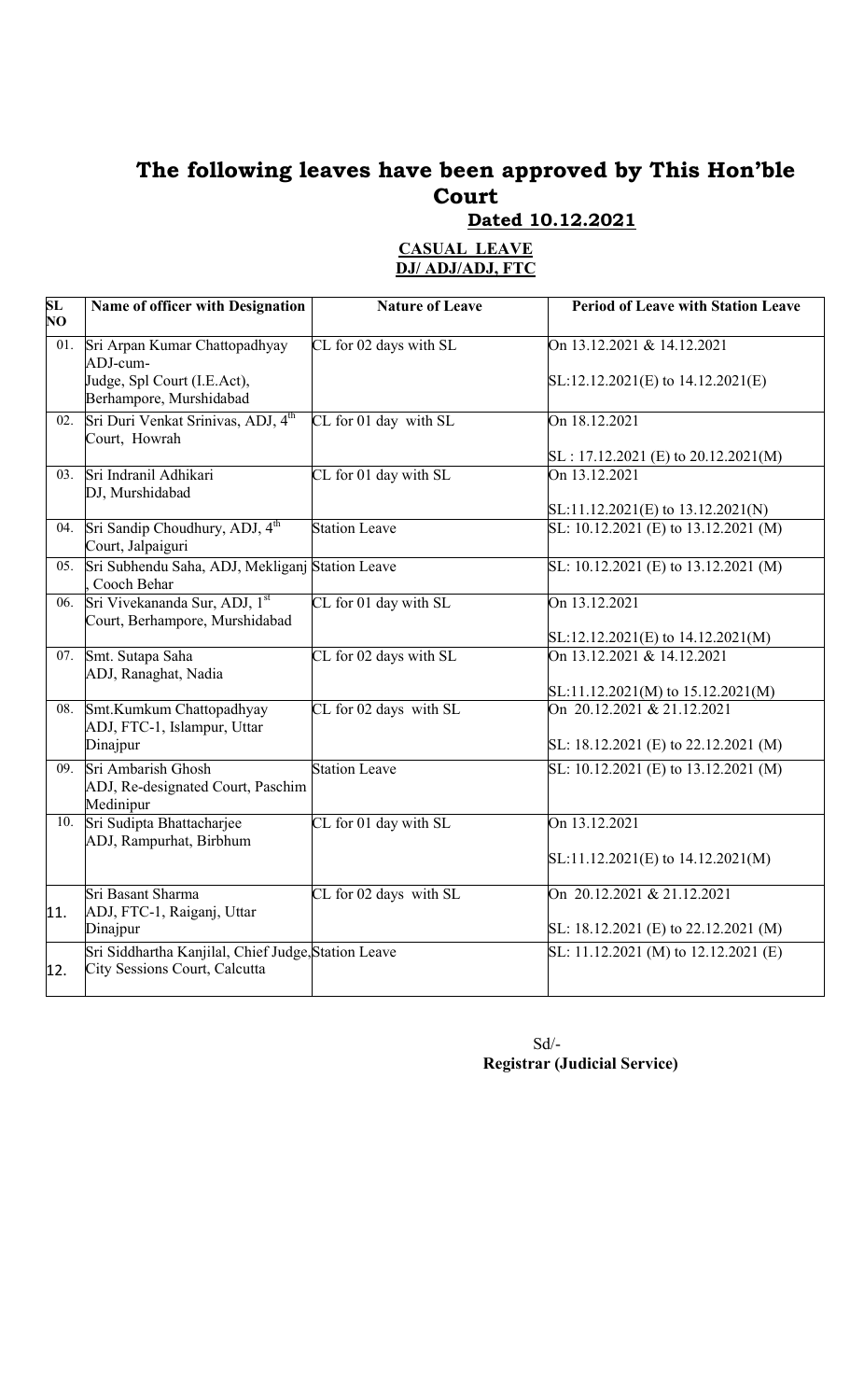# The following leaves have been approved by This Hon'ble Court

Dated 13.12.2021

#### CASUAL LEAVE DJ/ ADJ/ADJ, FTC

| SL<br>NO          | Name of officer with Designation                                                | <b>Nature of Leave</b> | <b>Period of Leave with Station Leave</b> |
|-------------------|---------------------------------------------------------------------------------|------------------------|-------------------------------------------|
| 01.               | Sri Ananta Kumar Bardhan<br>ADJ, FTC-1, Bongaon, 24pgs(N)                       | CL for 02 days with SL | On 13.12.2021 & 14.12.2021                |
|                   |                                                                                 |                        | $SL:11.12.2021(E)$ to $15.12.2021(M)$     |
| 02.               | Sri Bhaskar Bhattacharjee, ADJ, 1st<br>Court, Uluberia, Howrah                  | CL for 02 days with SL | On 20.12.2021 to 21.12.2021               |
|                   |                                                                                 |                        | SL:18.12.2021(E) to 22.12.2021(M)         |
|                   | 03. Sri Ambarish Ghosh<br>ADJ, Re-designated Court, Paschim                     | CL for 02 days with SL | On 17.12.2021 & 18.12.2021                |
|                   | Medinipur                                                                       |                        | $SL:16.12.2021(E)$ to 20.12.2021(M)       |
|                   | 04. Sri Lilamoy Mondal<br>ADJ, 2 <sup>nd</sup> Court, Islampur, Uttar Dinajpur  | CL for 02 days with SL | On 17.12.2021 & 18.12.2021                |
|                   |                                                                                 |                        | SL:16.12.2021(E) to 20.12.2021(M)         |
| 05.               | Dr. Modhumita Basu<br>ADJ, 7 <sup>th</sup> Court, Barasat, 24pgs(N)             | CL for 03 days with SL | From 14.12.2021 to 16.12.2021             |
| $\overline{06}$ . | Smt. Rimpa Roy<br>ADJ, FTC, Balurghat, Dakshin Dinajpur                         | CL for 03 days         | On 20.12.2021 to 22.12.2021               |
|                   | 07. Sri Subhasis Ghosh<br>DJ, Uttar Dinajpur at Raiganj                         | CL for 01 day with SL  | On 20.12.2021                             |
|                   |                                                                                 |                        | $SL:18.12.2021(E)$ to 21.12.2021(M)       |
| 08.               | Sri Sandip Karmakar, ADJ, FTC-2,<br>Court, Contai, Purba Medinipur              | CL for 02 days with SL | On 13.12.2021 & 14.12.2021                |
|                   |                                                                                 |                        | SL:10.12.2021(E) to 15.12.2021(M)         |
| 09.               | Sri Shyam Sundar Das<br>Judge, Spl Court (E.C.Act)-cum-ADJ, 2 <sup>nd</sup>     | CL for 01 day with SL  | On 17.12.2021                             |
|                   | Court, Cooch Behar                                                              |                        | SL: 16.12.2021(E) to 18.12.2021 (M)       |
| 10.               | Sri Somnath Chakraborti<br>ADJ, 1 <sup>st</sup> Court, Krishnagar, Nadia        | CL for 02 days with SL | On 18.12.2021 & 20.12.2021                |
|                   |                                                                                 |                        | $SL:18.12.2021(M)$ to 20.12.2021(E)       |
| 11.               | Smt. Sonalee Nandy Chakrabarti<br>ADJ, 4 <sup>th</sup> Court, Krishnagar, Nadia | CL for 01 day with SL  | On 18.12.2021                             |
|                   |                                                                                 |                        | $SL:18.12.2021(M)$ to $18.12.2021(E)$     |
|                   | 12. Sri Prasenjit Biswas<br>Chief Judge, City Civil Court, Calcutta             | CL for 02 days with SL | On 14.12.2021 & 15.12.2021                |
|                   |                                                                                 |                        | $SL:14.12.2021(M)$ to $15.12.2021(E)$     |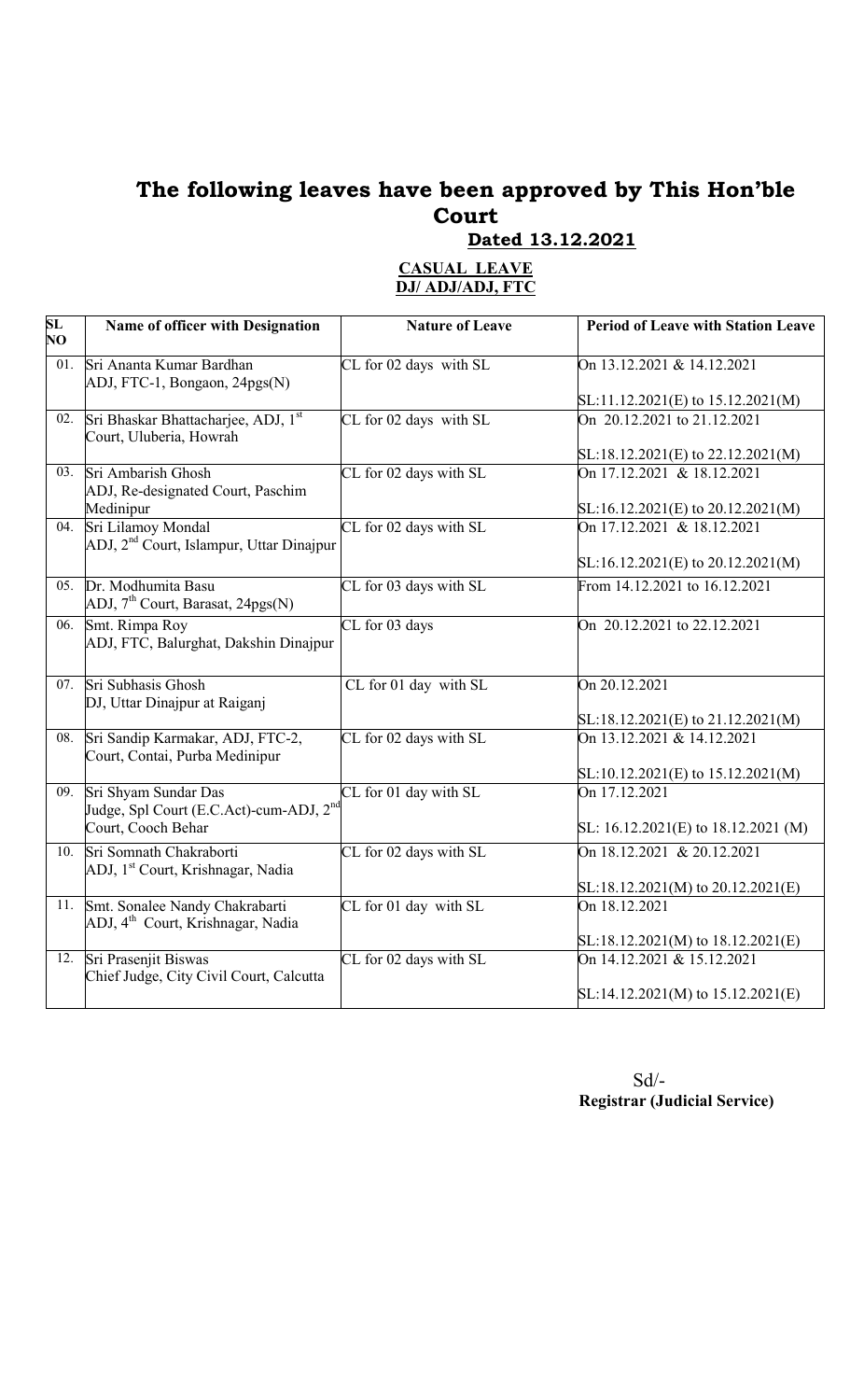# The following leave have been approved by the Hon'ble Judge-in-Charge A.D.

# Dated: 10.12.2021

### DJ/ADJ

| <b>SL NO</b> | Name of officer with<br><b>Designation</b>                                             | <b>Nature of Leave</b> | <b>Period of Leave with Station Leave</b> |
|--------------|----------------------------------------------------------------------------------------|------------------------|-------------------------------------------|
|              |                                                                                        |                        |                                           |
| 01.          | Smt. Sudeshna De (Chatterjee) Commuted Leave for 06 days From 29.11.2021 to 04.12.2021 |                        |                                           |
|              | ADJ, 1 <sup>st</sup> Court, Alipore, South 24                                          |                        |                                           |
|              | Parganas                                                                               |                        |                                           |
|              |                                                                                        |                        |                                           |
|              |                                                                                        |                        |                                           |

# ACJM

| <b>SL NO</b> | Name of officer with<br><b>Designation</b>                        | <b>Nature of Leave</b>   | <b>Period of Leave with Station Leave</b>                |
|--------------|-------------------------------------------------------------------|--------------------------|----------------------------------------------------------|
| 02.          | Sri Anindya Ray<br>ACJM-cum-CJ(SD), Kakdwip,<br>South 24 Parganas | Earned Leave for 03 days | From 24.11.2021 to 26.11.2021                            |
|              |                                                                   |                          | Commuted Leave for 12 days From 27.11.2021 to 08.12.2021 |

# $CJ(JD)$

| <b>SL NO</b> | Name of officer with<br><b>Designation</b>                                                          | <b>Nature of Leave</b> | <b>Period of Leave with Station Leave</b>                |
|--------------|-----------------------------------------------------------------------------------------------------|------------------------|----------------------------------------------------------|
| 03.          | Smt. Kakali Adhikary, CJ(JD),<br>2 <sup>nd</sup> Addl. Court, Diamond<br>Harbour, South 24 Parganas |                        | Commuted Leave for 15 days From 22.11.2021 to 06.12.2021 |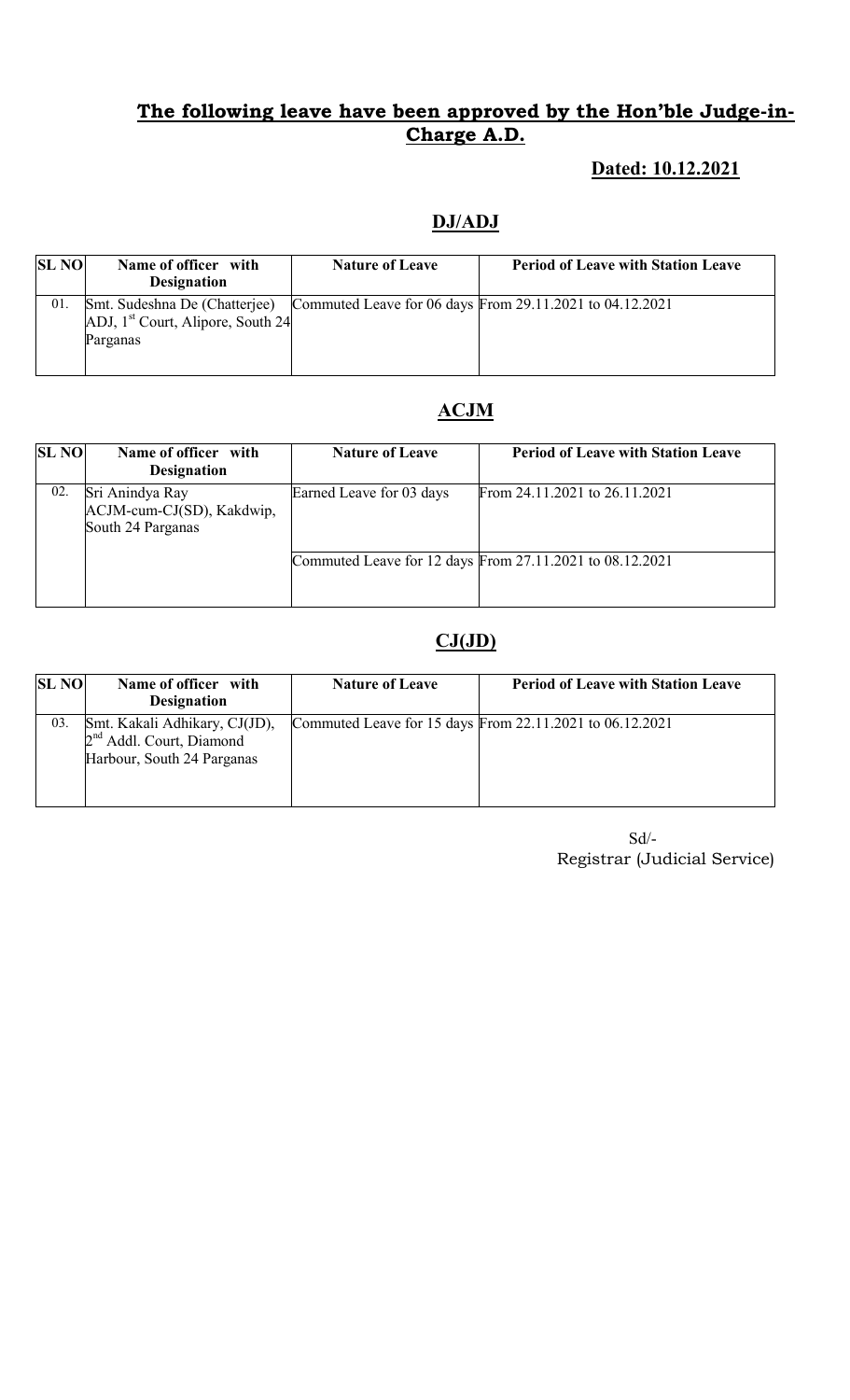### The following leave have been approved by the Hon'ble Judge-in-Charge A.D.

#### Dated: 10.12.2021

#### DJ/ADJ

| <b>SL NO</b> | Name of officer with<br><b>Designation</b>   | <b>Nature of Leave</b>  | <b>Period of Leave with Station Leave</b> |
|--------------|----------------------------------------------|-------------------------|-------------------------------------------|
| 01.          | Mr. Ataur Rahaman<br>ADJ, Bishnupur, Bankura | Earned Leave for 01 day | On 24.12.2021                             |

 Sd/- Registrar (Judicial Service)

# The following leave have been approved by the Hon'ble Judge-in-Charge A.D.

#### Dated: 13.12.2021

### $CJ(SD)$

| <b>SL NO</b> | Name of officer with<br><b>Designation</b>                            | <b>Nature of Leave</b> | <b>Period of Leave with Station Leave</b> |
|--------------|-----------------------------------------------------------------------|------------------------|-------------------------------------------|
| 01.          | Sri Debasis Panja, CJ(SD), Quarantine Leave for 13<br>Bolpur, Birbhum | days                   | From 08.11.2021 to 20.11.2021             |